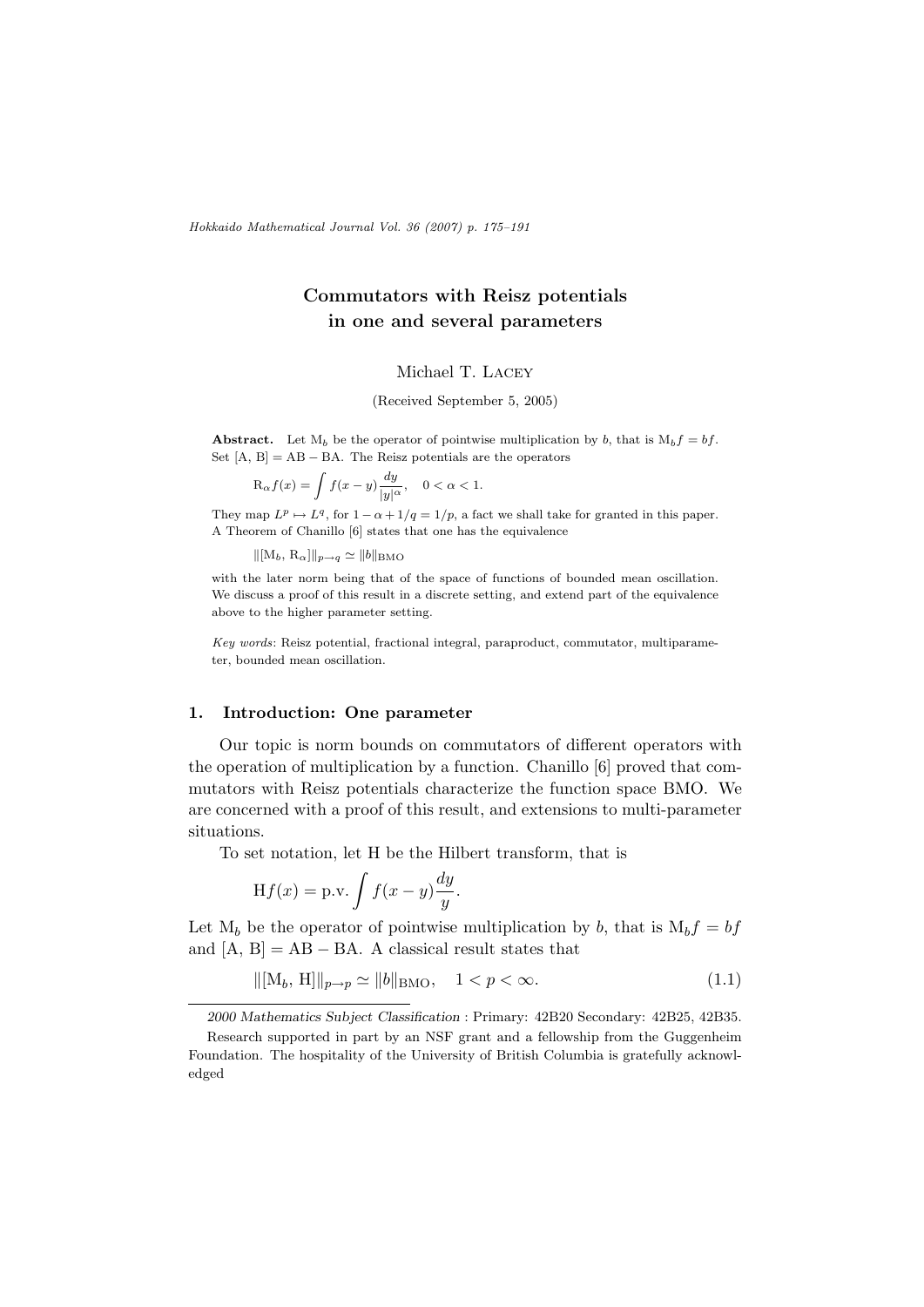The latter space is that of functions of bounded mean oscillation, the dual to the real valued Hardy space  $H^1$ . The dyadic version of this space is defined in (2.4).

The history of this result goes back to the characterization of the boundedness of Hankel operators due to Nehari [24]. In the purely harmonic analysis setting, Coifmann, Rochberg and Weiss [10] provided an extensive study of this equivalence.

Set the Reisz potentials to be

$$
\mathcal{R}_{\alpha}f(x) = \int f(x-y)\frac{dy}{|y|^{\alpha}}, \quad 0 < \alpha < 1.
$$
 (1.2)

These operators map  $L^p \mapsto L^q$ , for  $1 - \alpha + 1/q = 1/p$ , a fact we shall take for granted in this paper. We are interested in the Theorem of Chanillo [6].

## **Theorem 1.3** For  $1 - \alpha + 1/q = 1/p$ , and  $1 < p < q < \infty$  we have

$$
\|[\mathbf{M}_b, \mathbf{R}_\alpha]\|_{p \to q} \simeq \|b\|_{\text{BMO}} \tag{1.4}
$$

The method of proof introduced by Chanillo [6] is to dominate the sharp function of the commutator, a method that has been extended by a variety of authors in different settings, see [11, 13, 19, 27, 31]. We give a new proof, showing that the commutator with the Reisz potential is a sum of paraproducts. See the next section for a definition of paraproducts.

The rationale for this new proof is an extension of part Chanillo's result to a higher parameter setting, motivated in part by an extension of the Nehari theorem to higher parameter settings in papers of Ferguson and Lacey [18] and Lacey and Terwelleger [22]. Also see the recent papers of Muscalu, Pipher, Tao and Thiele [25, 26].

Theorem 3.1 is the main result of this paper. It is a partial extension of the one parameter result above, in that the upper bound on the commutator is established. This upper bound is in terms of the product BMO norm of the symbol b. Product BMO is the one identified by S.-Y. Chang and R. Fefferman [5, 4], a definition of which we will recall below. The lower bound on the commutator norm may not be true. See Section 3.4.

We restrict attention to discrete forms of the Reisz potentials. In situations such as this one, it permits one to concentrate on the most essential parts of the proofs, see e.g. [1] which is just one reference that is closely associated with the themes of this paper.

Appropriate averaging procedures will permit one to recover the con-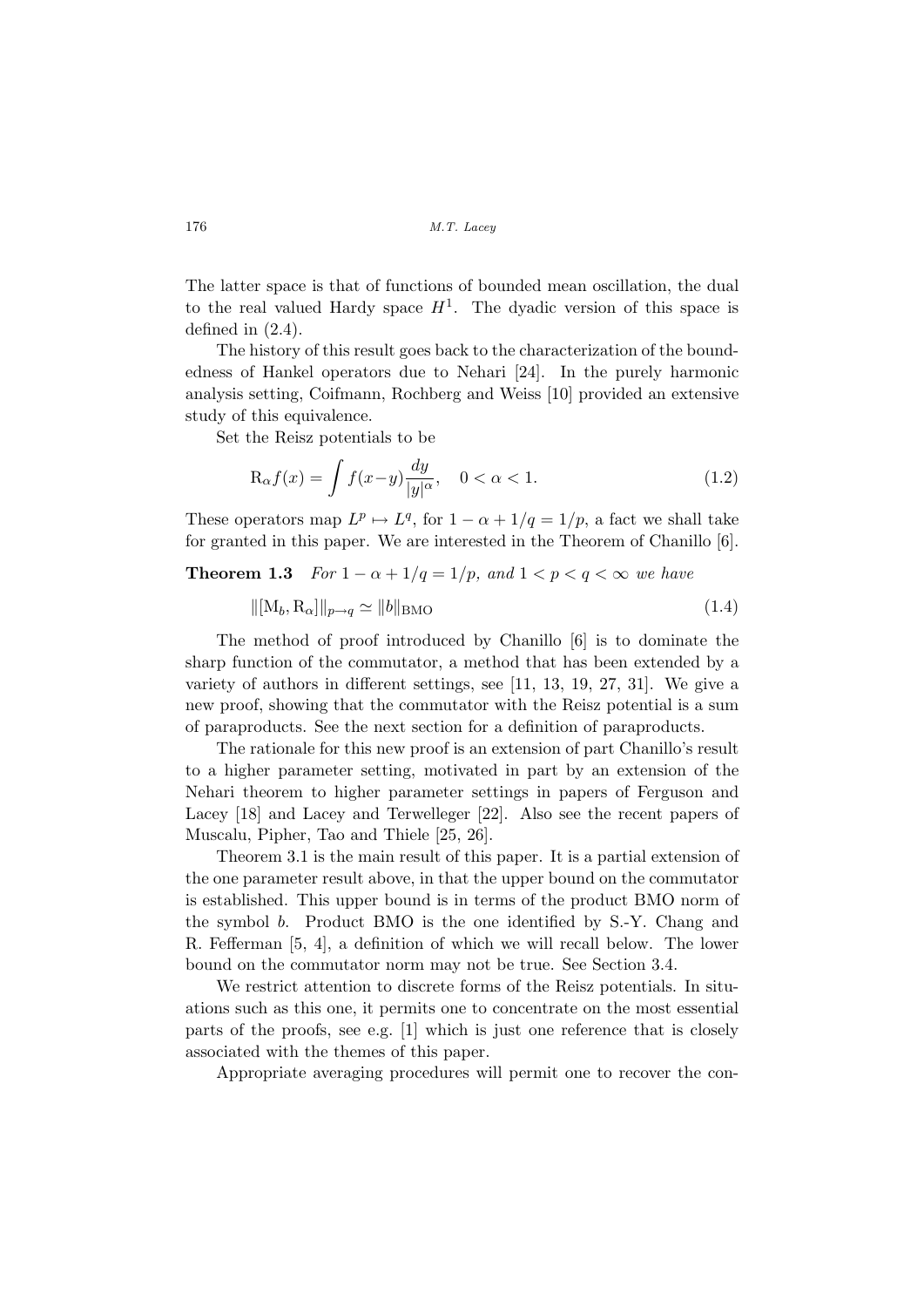tinuous analogs, but we omit this argument, as it is well represented in the literature. For different versions of this argument, see [23, 28, 29]. In addition, the Reisz potentials on higher dimensional spaces are also frequently considered. The author is not aware of any reason why the methods of this paper will not extend to this level of generality; it is not pursued as it would complicate our presentation.

### 2. The one parameter statement

### 2.1. Haar functions and paraproducts

The dyadic intervals are

$$
\mathcal{D} \stackrel{\text{def}}{=} \{ [j2^k, (j+1)2^k) \colon j, k \in \mathbb{Z} \}.
$$

Each dyadic interval I is a union of its left and right halves  $I_-,$  and  $I_+$ respectively. The Haar function  $h_I$  adapted to I is

$$
h_I \stackrel{\text{def}}{=} |I|^{-1/2}(-\mathbf{1}_{I-} + \mathbf{1}_{I+}).\tag{2.1}
$$

We will also denote the Haar functions as  $h_I^0$ , setting

$$
h_I^1 = |I|^{-1/2} \mathbf{1}_I. \tag{2.2}
$$

Thus,  $h_I^0$  has integral zero, while  $h_I^1$  is a multiple of an indicator function.

It is an essential fact that the Haar functions form an unconditional basis for  $L^p$ , in particular

$$
||f||_p \simeq \left\| \left[ \sum_{I \in \mathcal{D}} |\langle f, h_I \rangle h_I^1|^2 \right]^{1/2} \right\|_p \tag{2.3}
$$

Define the dyadic BMO semi norm by

$$
||f||_{\text{BMO}} \stackrel{\text{def}}{=} \sup_{J \in \mathcal{D}} \Big[ \frac{1}{|J|} \sum_{I \subset J} |\langle f, h_I \rangle|^2 \Big]^{1/2}.
$$
 (2.4)

The Haar paraproducts are

$$
B(f_1, f_2) \stackrel{\text{def}}{=} \sum_{I \in \mathcal{D}} \frac{\langle f_1, h_I \rangle}{\sqrt{|I|}} \langle f_2, h_I^1 \rangle h_I \tag{2.5}
$$

It is critical that there is exactly one function which is a multiple of the identity. We take as a given the fundmental fact about the boundedness of these operators.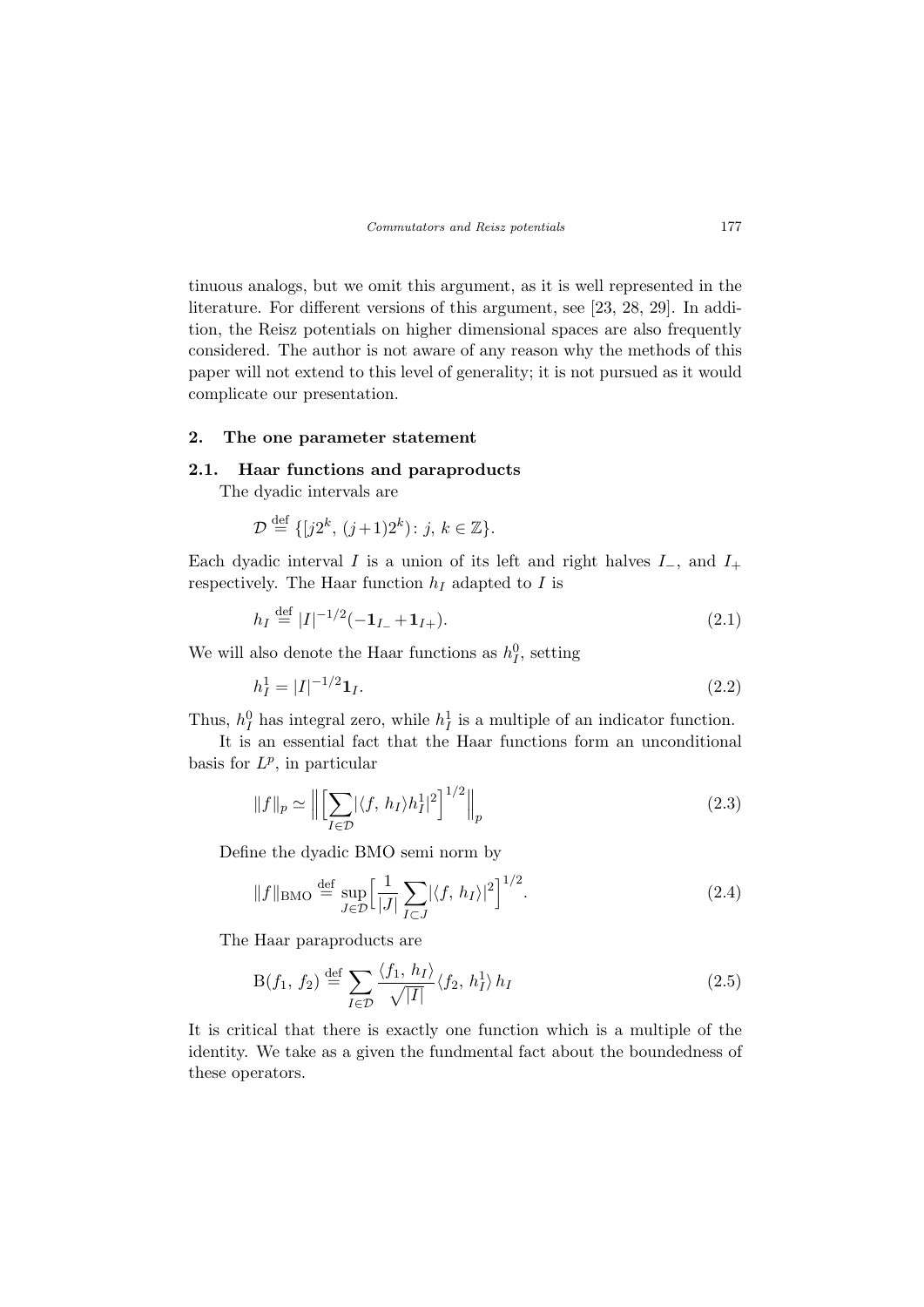### Theorem 2.6 We have

$$
||B(f_1, \cdot)||_p \simeq ||f_1||_{BMO}, \quad 1 < p < \infty. \tag{2.7}
$$

This theorem goes back to the work of Coifman and Meyer [9, 8, 7]. It plays a critical role in the T1 theorem of David and Journé  $[12]$ . See for instance the discussion in the text of E.M. Stein [30]. An analogous result in the higher parameter situation will be stated and proved in the next section.

We shall also appeal to some operators, related to, but not as central, the paraproducts. Define

$$
C(f_1, f_2) \stackrel{\text{def}}{=} \sum_{I \in \mathcal{D}} |I|^{-1/2} h_I \prod_{j=1}^2 \langle f_j, h_I \rangle \tag{2.8}
$$

Notice that every Haar function that appears has zero integral. Therefore, we can estimate

$$
||C(f_1, f_2)||_p \simeq \Big\| \Big[\sum_{I \in \mathcal{D}} ||I|^{-1/2} \prod_{j=1}^2 \langle f_j, h_I \rangle h_I^1|^2 \Big]^{1/2} \Big\|_p
$$
  
\$\leq \sup\_{I \in \mathcal{D}} \frac{|\langle f\_1, h\_I \rangle|}{\sqrt{|I|}} \Big\| \Big[\sum\_{I \in \mathcal{D}} |\langle f\_2, h\_I \rangle h\_I^1|^2 \Big]^{1/2} \Big\|\_p\$  
\$\lesssim \sup\_{I \in \mathcal{D}} \frac{|\langle f\_1, h\_I \rangle|}{\sqrt{|I|}} ||f\_2||\_p\$

We will not have recourse to these operators until the next section.

Define Haar projections to a particular scale by

$$
P_n f \stackrel{\text{def}}{=} \sum_{|I|=2^n} \langle f, h_I \rangle h_I. \tag{2.9}
$$

And define a related paraproduct by

$$
D_k(f_1, f_2) = \sum_{n \in \mathbb{Z}} (P_n f_1)(P_{n+k} f_2).
$$
 (2.10)

It is straight forward to see that

$$
\|\mathcal{D}_k(f_1, f_2)\|_p \lesssim \sup_{I \in \mathcal{D}} \frac{|\langle f_1, h_I \rangle|}{\sqrt{|I|}} \|f_2\|_p
$$
\n(2.11)

In particular, these paraproducts admit a bound on their operator norms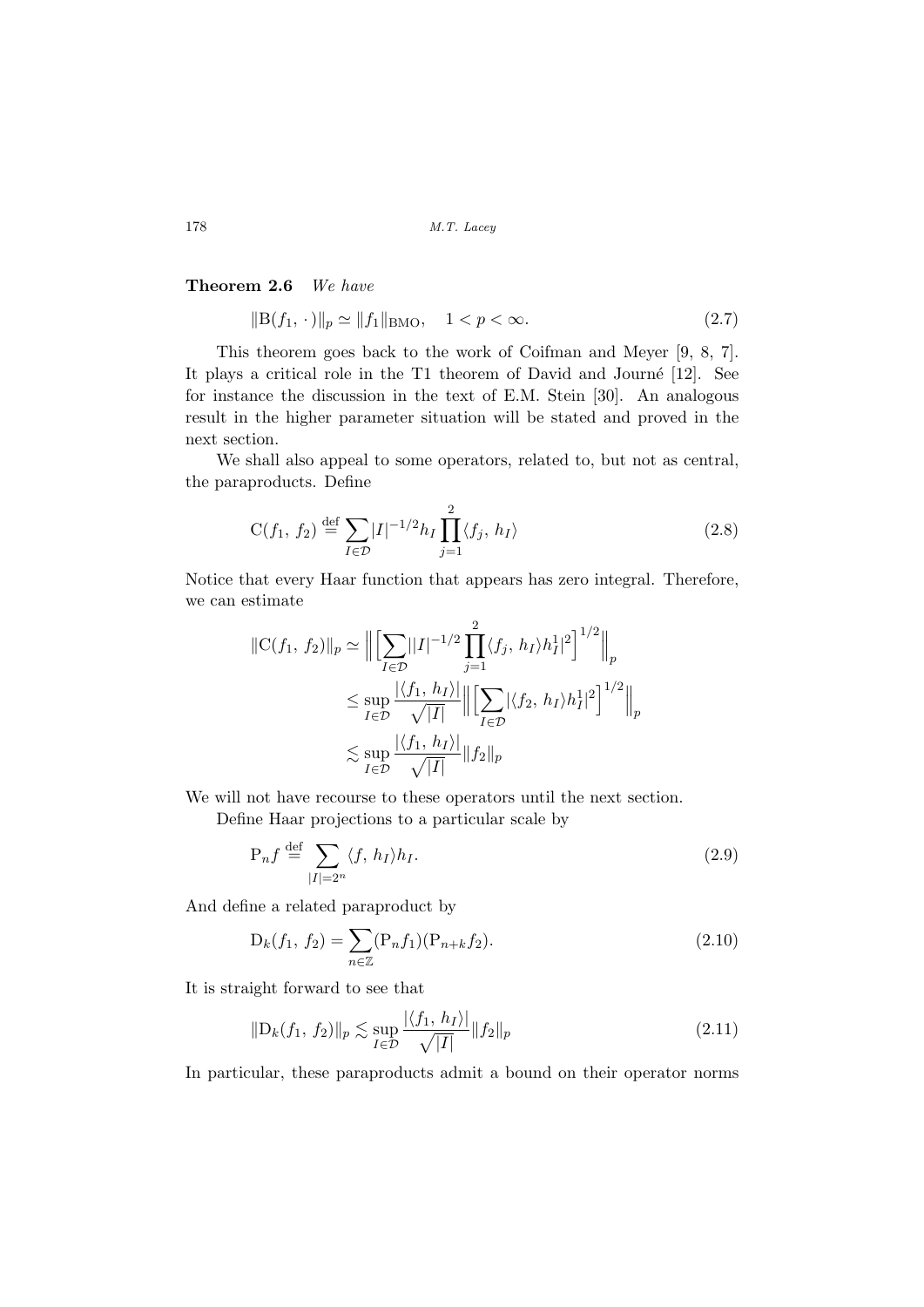that is strictly smaller than the BMO norm.

2.1.1. The Dyadic Reisz Potential and Commutator Consider a dyadic analog of the Reisz Potentials given by

$$
\mathcal{I}_{\alpha}f \stackrel{\text{def}}{=} \sum_{I \in \mathcal{D}} \frac{\langle f, \mathbf{1}_I \rangle}{|I|^{\alpha}} \mathbf{1}_I, \quad 0 < \alpha < 1. \tag{2.12}
$$

This operator enjoys the same mapping properties of the continuous Reisz potentials, a fact we shall take for granted.

And the continuous versions can be recovered from the dyadic models by an appropriate averaging procedure. This point of view is nicely illustrated in the article of Petermichl [29], in which the Hilbert transform is recovered from a dyadic model.

We discuss the proof of a dyadic version of the Theorem of Chanillo, Theorem 1.3

**Theorem 2.13**  $For\ 0 < \alpha < 1, 1-\alpha+1/q = 1/p$  and  $1 < p < q < \infty$  we have

$$
\| [M_b, I_\alpha] \|_{p \to q} \simeq \| b \|_{\text{BMO}}.\tag{2.14}
$$

Indeed concerning the upper bound on the commutator, the main point is this: The commutator  $[I_{\alpha}, M_{b}]$  is a linear combination of the four terms

$$
B(b, \cdot) \circ I_{\alpha}, \quad I_{\alpha} \circ D_0(b, \cdot), \tag{2.15}
$$

$$
D_0(b, \cdot) \circ I_{\alpha}, \quad \sum_{k=1}^{\infty} 2^{-k(1-\alpha)} D_k(b, \cdot) \circ I_{\alpha}
$$
 (2.16)

These operators are defined in (2.5) and (2.10). Therefore, the upper bound on the commutator is an immediate consequence of those for the Reisz potentials, and the corresponding paraproducts.

Observe that our Reisz potential, applied to a Haar function, has an explicit form.

$$
I_{\alpha}h_I = c_{\alpha}|I|^{1-\alpha}h_I,\tag{2.17}
$$

for a choice of constant  $c_{\alpha} = \sum_{n=1}^{\infty}$  $\sum_{n=1}^{\infty} 2^{-n(1-\alpha)}$ . In addition, for a dyadic interval  $J$ , we have

$$
\mathbf{I}_{\alpha}\mathbf{1}_{J} = \sum_{K \supset J} \frac{|J|}{|K|^{\alpha}} \mathbf{1}_{K}.
$$
\n(2.18)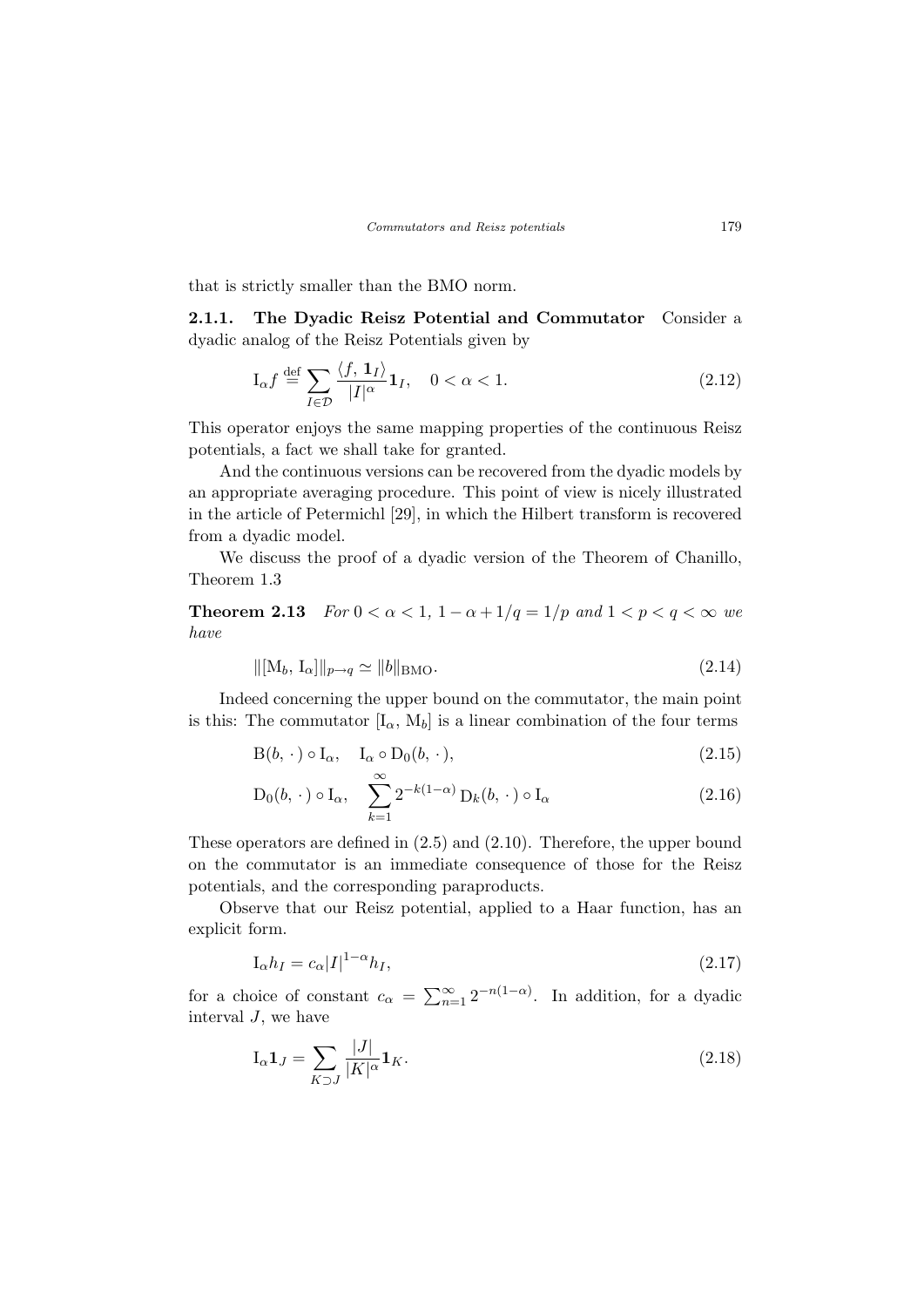For later use, observe that  $I_{\alpha} \mathbf{1}_J$  equals  $(1 + c_{\alpha})|J|^{1-\alpha}$  on the interval J.

We can then compute the commutator, with multiplying function  $h_I$ applied to another Haar function  $h_J$ 

$$
[M_{h_I}, I_{\alpha}]h_J = c_{\alpha}h_I|J|^{1-\alpha}h_J - I_{\alpha}(h_I \cdot h_J)
$$
  

$$
= \begin{cases} 0 & J \subsetneq I \\ c_{\alpha}|I|^{-\alpha}\mathbf{1}_I - |I|^{-1}I_{\alpha}(\mathbf{1}_I) & I = J \\ c_{\alpha}h_J(I)\{|J|^{1-\alpha} - |I|^{1-\alpha}\}h_I & I \subsetneq J. \end{cases}
$$
(2.19)

And in the case that  $I \subsetneq J$ , note that  $h_J$  takes exactly one value on I, which is denoted as  $h_J(I)$ .

We expand  $[M_b, I_\alpha]f$  as a double sum over Haar functions. The leading term in the case of  $I \subsetneq J$  in (2.19) gives us

$$
c_{\alpha} \sum_{I \in \mathcal{D}} \sum_{I \subsetneq J} \langle b, h_I \rangle \langle f, h_J \rangle |J|^{1-\alpha} h_J(I) h_I = B(b, I_{\alpha} f)
$$

which is the first term in (2.15).

For the second term in (2.19) in the case of  $I \subsetneq J$ , given a dyadic interval I and integer  $k > 0$ , let  $I_k$  denote the dyadic interval that contains I and has length  $|I_k| = 2^k |I|$ . Note that

$$
\sum_{I\in\mathcal{D}}\langle b, h_I\rangle\langle f, h_{I_k}\rangle|I|^{1-\alpha}h_{I_k}(I)h_I=2^{-k(1-\alpha)}D_k(b, I_{\alpha}f).
$$

This leads to the second half of (2.16).

Consider the leading term in the case of  $I = J$  in (2.19). It gives us

$$
\sum_{I \in \mathcal{D}} \langle b, h_I \rangle \langle f, h_I \rangle |I|^{-\alpha} \mathbf{1}_I = D_0(b, I_\alpha f)
$$

which is the first half of (2.16).

Consider the second term in the case of  $I = J$  in (2.19). It gives us

$$
\sum_{I \in \mathcal{D}} \langle b, h_I \rangle \langle f, h_I \rangle |I|^{-1} I_{\alpha} \mathbf{1}_I = I_{\alpha} \circ D_0(b, f)
$$

which is the second half of  $(2.15)$ . Our proof of the upper bound on the commutator norm in Theorem 2.13 is finished.

Let us discuss the proof of the lower bound. We can take  $b \in BMO$  of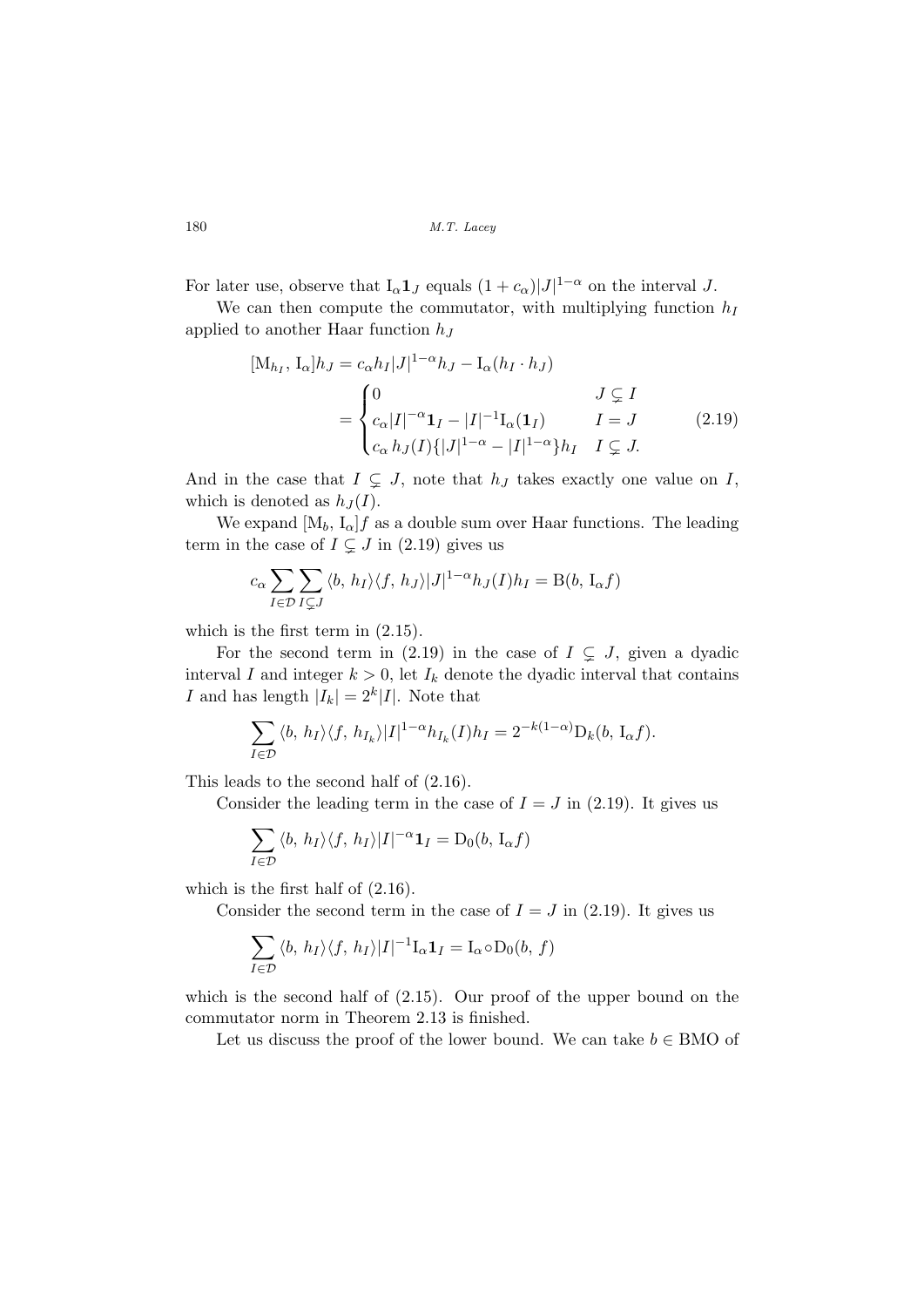norm one. Fix an interval  $J$  so that

$$
\sum_{I \subset J} |\langle b, h_I \rangle|^2 \ge \frac{1}{2}|J|.
$$

It is important to observe that by the John Nirenberg estimates we have

$$
1 \lesssim |J|^{-1/p} \Big\| \sum_{I \subset J} \langle b, h_I \rangle h_I \Big\|_p
$$
  
\leq |J|^{-1/q} \Big\| \sum\_{I \subset J} \langle b, h\_I \rangle h\_I \Big\|\_q  
\leq 1.

We obtain a lower bound on the  $L<sup>q</sup>$  norm of the commutator applied to **1***j*. Write the function *b* as  $b = b' + b''$  where  $b' = \sum$  $|I|\leq |J| \langle b, h_I \rangle h_I.$ 

$$
[M_b, I_{\alpha}] \mathbf{1}_J = b(I_{\alpha} \mathbf{1}_J) - I_{\alpha}(b \mathbf{1}_J)
$$
  
=  $b'I_{\alpha} \mathbf{1}_J - I_{\alpha} b' - b'' I_{\alpha} \mathbf{1}_J + b''(J) I_{\alpha} \mathbf{1}_J.$ 

Notice that  $b''$  takes a single value on  $J$ , and that the last two terms cancel on that interval. Thus,

$$
\| [M_b, I_{\alpha}] \mathbf{1}_J \|_q \ge \| b' I_{\alpha} \mathbf{1}_J - I_{\alpha} b' \|_{L^q(J)} \tag{2.20}
$$

Taking the explicit formulas (2.17) and (2.18) into account, we see that the last term above is at least a constant times

$$
|J|^{1-\alpha} \Big\| \sum_{I \subset J} \langle b, h_I \rangle h_I \Big\|_q \gtrsim |J|^{1-\alpha+1/q-1/p} \Big\| \sum_{I \subset J} \langle b, h_I \rangle h_I \Big\|_p
$$
  

$$
\gtrsim |J|^{1-\alpha+1/q}
$$
  

$$
= |J|^{1/p}.
$$

It follows that this commutator admits a universal lower bound on its  $L^p \mapsto$  $L<sup>q</sup>$  norm, assuming that the BMO of the function b is one. The proof is  $\Box$  complete.  $\Box$ 

It is of interest to provide another proof of the lower bound. Let us begin by establishing the lower bound

$$
\|[\mathbf{M}_b, \mathbf{I}_\alpha]\|_{p \to q} \gtrsim \sup_{I \in \mathcal{D}} \frac{|\langle b, h_I \rangle|}{\sqrt{|I|}}.
$$
\n(2.21)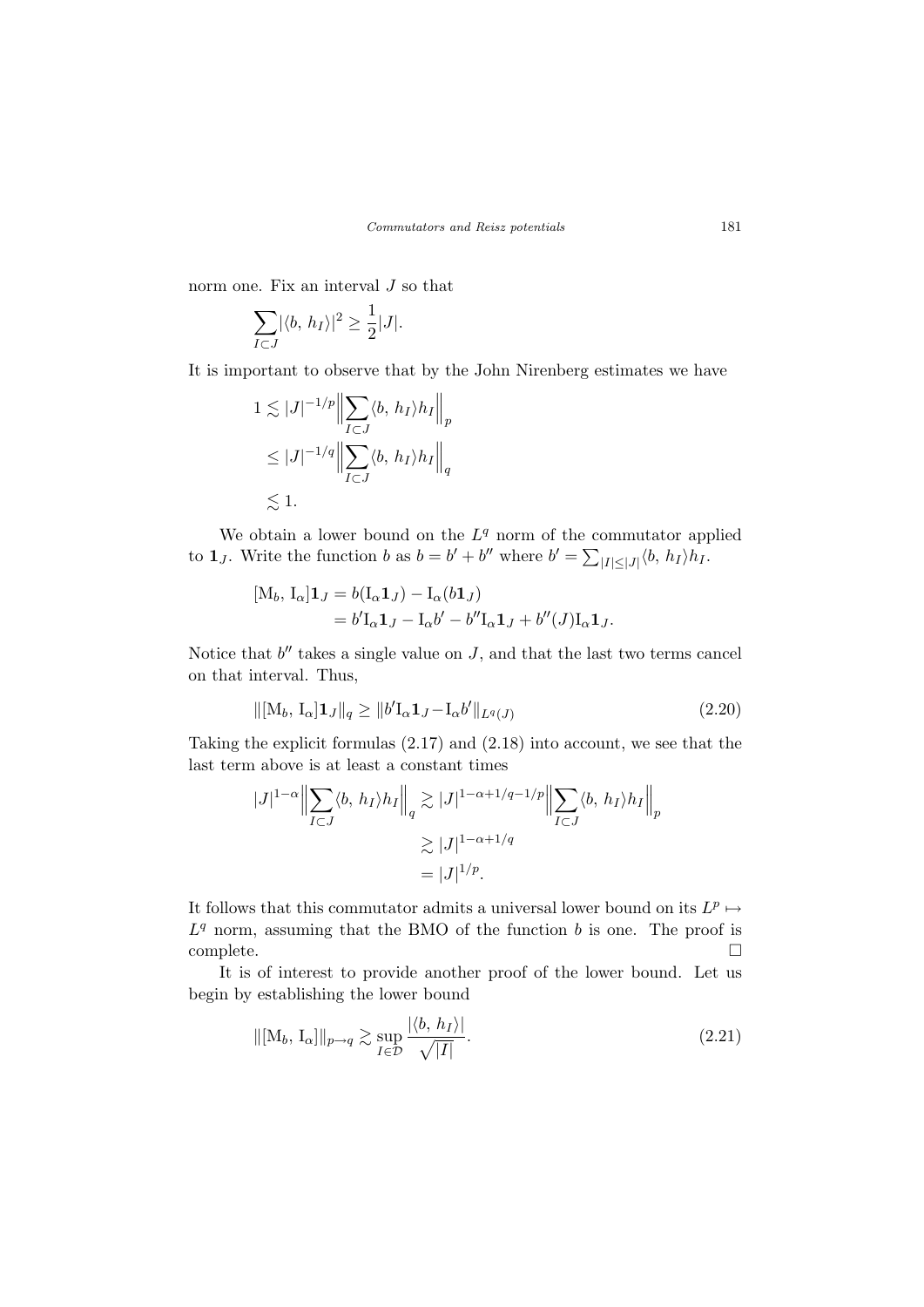Indeed, apply the commutator to the Haar function  $h_I$ ,

$$
[M_b, I_\alpha]h_I = c_\alpha b \cdot h_I - I_\alpha(bh_I)
$$
  
= -\langle b, h\_I \rangle |I|^{-1/2+1-\alpha} \mathbf{1}\_I - c\_\alpha \sum\_{J \subset I} h\_I(J) \langle b, h\_I \rangle \frac{|I|}{|J|}

By the Littlewood Paley inequality for Haar functions, the latter term can be ignored in providing a lower bound on the  $L<sup>q</sup>$  norm. We can then estimate

$$
\|[\mathbf{M}_b, \mathbf{I}_{\alpha}]h_I\|_q \gtrsim \frac{|\langle b, h_I \rangle|}{\sqrt{|I|}} |I|^{1-\alpha} \|\mathbf{1}_I\|_q
$$
  

$$
\gtrsim \frac{|\langle b, h_I \rangle|}{\sqrt{|I|}} |I|^{1/p}.
$$

This proves (2.21).

Now, in seeking to prove the lower bound, we can assume that  $||b||_{\text{BMO}} =$ 1, while

$$
\sup_{I\in\mathcal{D}}\frac{|\langle b,h_I\rangle|}{\sqrt{|I|}}<\eta
$$

where  $\eta > 0$  is a small absolute constant to be chosen.

Recall that the paraproducts  $D_k$  have an upper bound on their norm given in (2.11). As well, we have shown that the commutator  $[M_b, I_\alpha]$  as a sum of the terms in  $(2.15)$ — $(2.16)$ . Notice that for all of these terms, save one, we have an upper bound on their norm of an absolute constant times η.

The one term that this does not apply to is  $B(b, \cdot) \circ I_{\alpha}$ . But, it is very easy to see that

$$
\|\mathcal{B}(b,\,\cdot\,)\circ\mathcal{I}_{\alpha}\|_{p\to q} \gtrsim c > 0.
$$

Indeed, just apply the commutator to  $1<sub>J</sub>$  for dyadic intervals J. And so, for  $\eta > 0$  sufficiently small, we see that  $\|[\mathbf{M}_b, \mathbf{I}_\alpha]\|_{p\to q} > c/2$ .

### 3. Higher parameter commutators and paraproducts

We work in the setting of more variables, so that functions  $f$  are defined on  $\mathbb{R}^d$ . Set  $I_{\alpha,j}$  to be the Reisz potential as defined in (2.12), applied in the jth coordinate. For a sequence of choices of  $0 < \alpha_j < 1$ , observe that the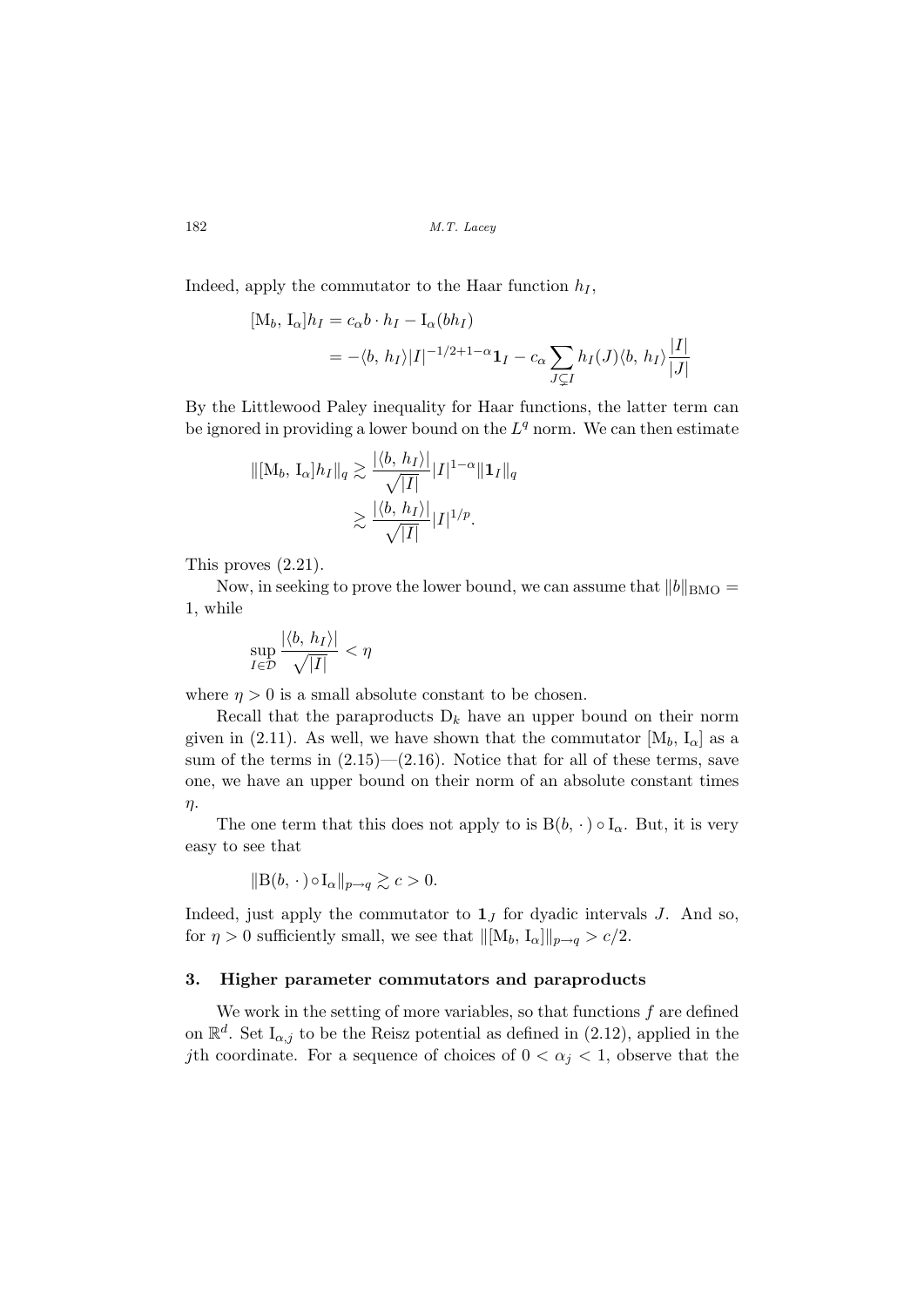operator

$$
\mathrm{I}_{\alpha_1}\circ\cdots\circ\mathrm{I}_{\alpha_d}
$$

will map  $L^p$  to  $L^q$  provided  $1-\sum_{i=1}^d L^p$  $_{j=1}^{a} \alpha_j + 1/q = 1/p$ , and  $1 < p < q < \infty$ . One uses the one parameter result in each coordinate seperately.

Our main result is

**Theorem 3.1** Let  $0 < \alpha_j < 1, 1 - \sum_{i=1}^{d}$  $_{j=1}^{a} \alpha_j + 1/q = 1/p$ , and  $1 < p <$  $q < \infty$  we have

$$
\|[\cdots[\mathbf{M}_b, \mathbf{I}_{\alpha_1,1}], \dots, \mathbf{I}_{\alpha_d,d}]\|_{p \to q} \lesssim \|b\|_{\text{BMO}_d}
$$
\n(3.2)

The strategy of appealing to sharp function estimates has well known difficulties in the higher parameter setting, <sup>∗</sup> and so we adopt the strategy given in the previous section in the one parameter setting. We recall the necessary results for the paraproducts in the higher parameter setting, and then detail the proof of the Theorem above.

Notice that this is not a full extension of Chanillo's result as we do no claim that the two norms are comparable. We comment on this in more detail in Section 3.4 below.

### 3.1. Higher parameter paraproducts

Let  $\mathcal{R} \stackrel{\text{def}}{=} \otimes_{j=1}^d \mathcal{D}$  denote the dyadic rectangles in  $\mathbb{R}^d$ . When needed, we will write such a rectangle as  $R = \otimes_{j=1}^d R_j$ .

$$
h_R(x_1, \ldots, x_d) = \prod_{j=1}^d h_{R_j}(x_j).
$$
\n(3.3)

And, by  $h_R^0$  we mean  $h_R$ . The other distinguished function of this type is  $h_R^1 = |h_R|$ .

The simplest higher parameter paraproduct, and the only one needed for this paper, is

$$
B(f_1, f_2) \stackrel{\text{def}}{=} \sum_{R \in \mathcal{R}} \frac{\langle f_1, h_R \rangle}{\sqrt{|R|}} \langle f_2, h_R^1 \rangle h_R. \tag{3.4}
$$

The principal fact about these paraproducts is this.

<sup>∗</sup>R. Fefferman [15] has found a partial substitute for the sharp function in two parameters.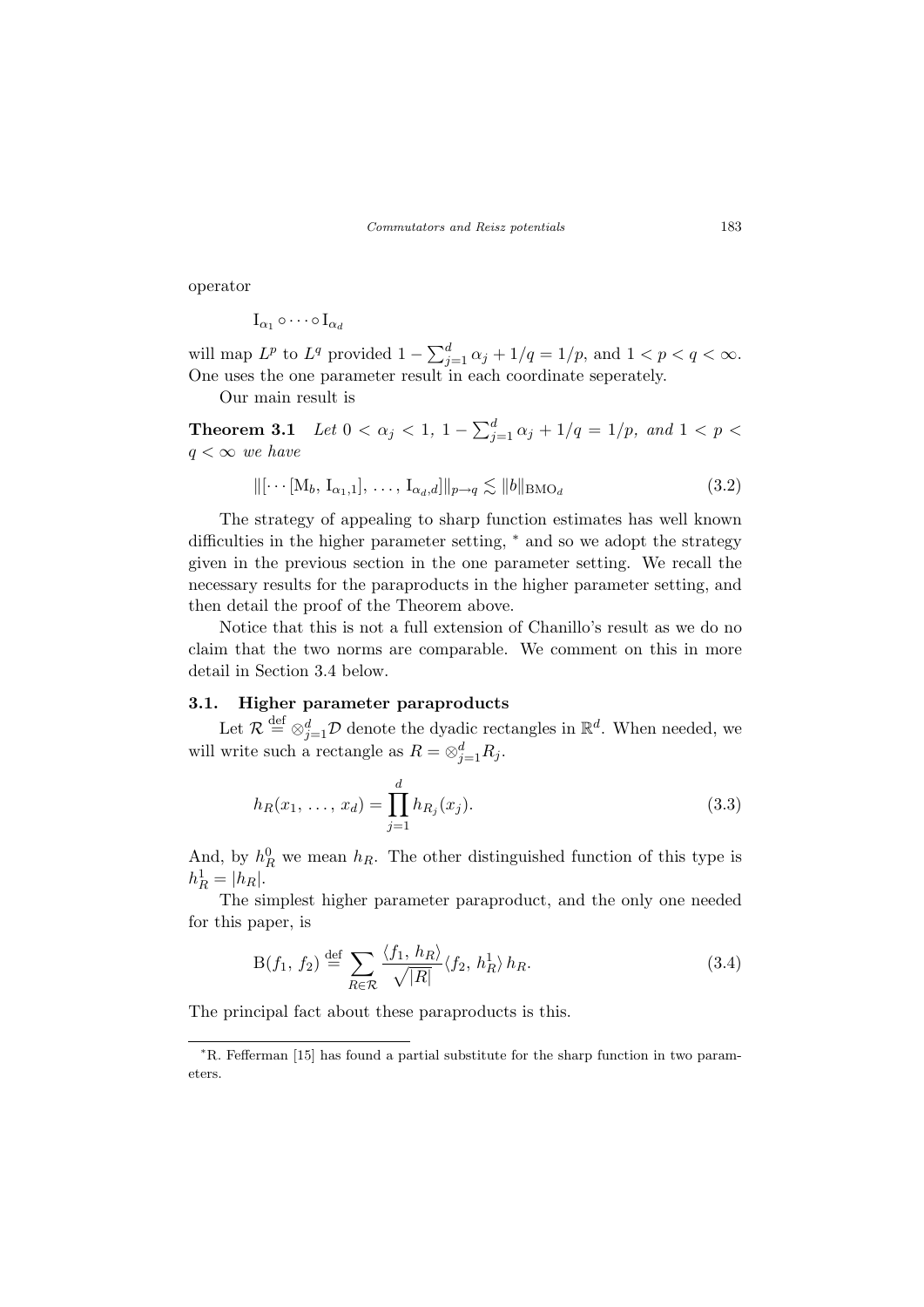### Theorem 3.5 We have

$$
||B(b, \cdot)||_p \simeq ||b||_{\text{BMO}_d}, \quad 1 < p < \infty. \tag{3.6}
$$

In these inequalities, the BMO<sub>d</sub> space is the dual to product  $H<sup>1</sup>$ , as identified by S.-Y. Chang and R. Fefferman. Specifically,

$$
||b||_{\text{BMO}_d} = \sup \Big[ \frac{1}{|U|} \sum_{R \subset U} |\langle f, h_R \rangle|^2 \Big]^{1/2} \tag{3.7}
$$

It is essential that in this definition, the supremum be formed over all open sets  $U \subset \mathbb{R}^d$  of finite measure.

We caution the reader that the Theorem above does not include the full range of multiparameters paraproducts.  $\dagger$  For more infomation about this theorem, see Journé [20]. More recently, see Muscalu, Pipher, Tao and Thiele, [25, 26] for certain extensions of the Theorem above. Also see Lacey and Metcalfe [21].

Proof. The proof we will give will rely upon the structure of the Hardy and BMO space, and the interpolation theory for this pair of spaces.

It is efficient to establish appropriate end point estimates for the dual to this operator. Fix  $b \in BMO_d$  of norm one. We establish that the dual operator B<sup>\*</sup> maps  $H^1 \mapsto L^1$  and  $L^{\infty} \mapsto BMO_d$ . An interpolation argument will complete the proof.

For the  $H^1$  estimate, we use the atomic theory, as given in [4]. Recall that an  $H^1$  atom is a function  $\alpha$  with Haar support in a set A of finite measure, that is

$$
\alpha = \sum_{R \subset A} \langle \alpha, h_R \rangle h_R. \tag{3.8}
$$

Moreover, it satisfies the size condition  $||\alpha||_2 \leq |A|^{-1/2}$ . Every element  $f \in$ Moreover, it satisfies the size contri<br> $H^1$  admits a representation  $f = \sum$  $j c_j \alpha_j$  where each  $\alpha_j$  is an atom,  $c_j$  is a scalar, and

$$
||f||_{H^1} \simeq \sum_j |c_j|.\tag{3.9}
$$

<sup>†</sup>The presence of the full range of paraproducts is the source of part of the difficulties in Ferguson and Lacey [18] and Lacey and Terwelleger [22].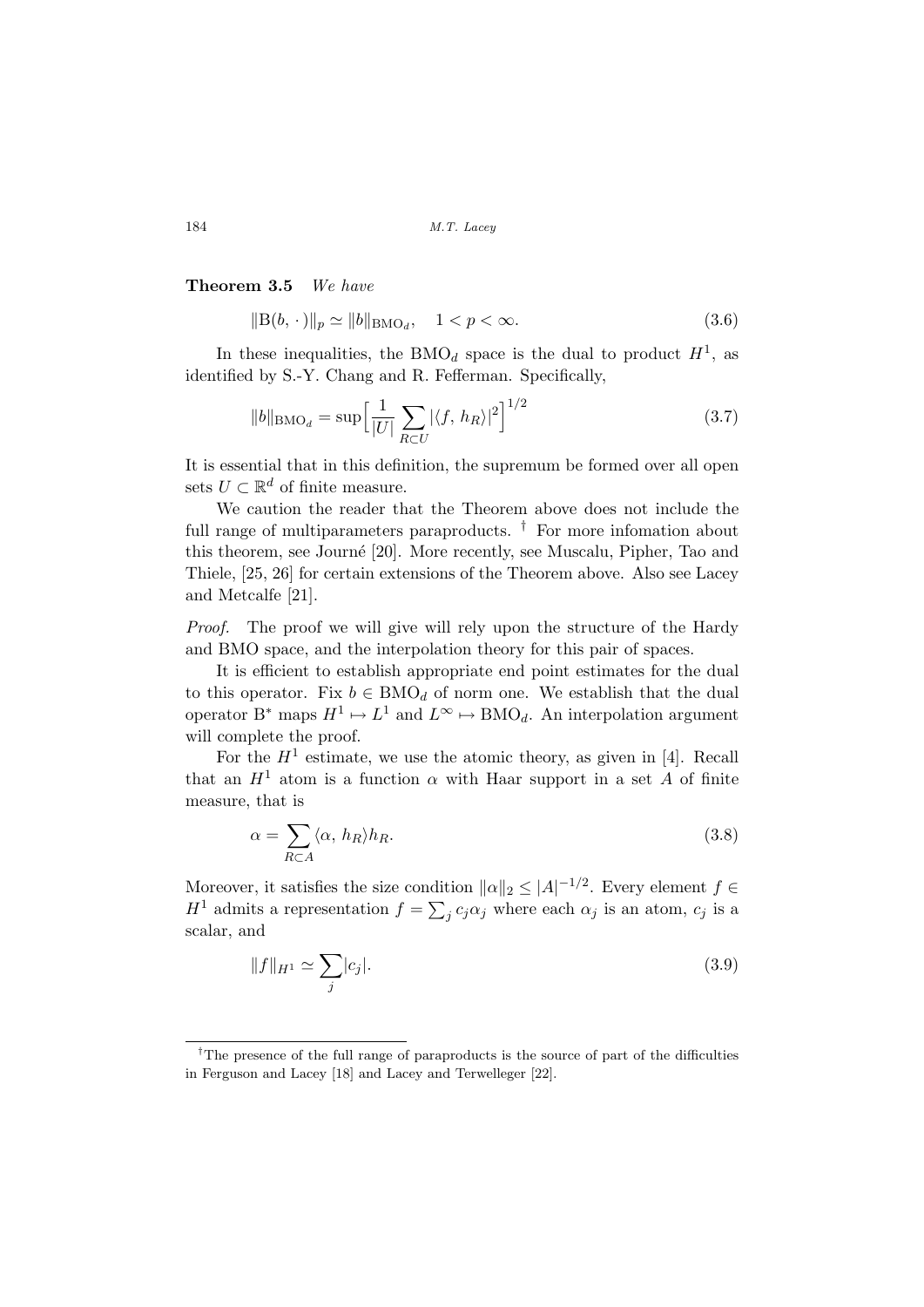Observe that

$$
||B^*(b, \alpha)||_1 = \sum_{R \subset A} |\langle b, h_R \rangle \langle \alpha, h_R \rangle|
$$
  
\n
$$
\leq \left[ \sum_{R \subset A} |\langle b, h_R \rangle|^2 \sum_{R \subset A} |\langle \alpha, h_R \rangle|^2 \right]^{1/2}
$$
  
\n
$$
\leq ||A||A|^{-1}|^{1/2} = 1.
$$

Thus, by (3.9), it is clear that we have the  $H^1 \mapsto L^1$  estimate.

For the other estimate, fix a function  $f \in L^{\infty}$  of norm one. And take a set  $U \subset \mathbb{R}^d$  of finite measure. Let us set

$$
F_U \stackrel{\text{def}}{=} \sum_{R \subset U} \frac{\langle b, h_R \rangle}{\sqrt{|R|}} \langle f, h_R \rangle h_R^1.
$$

Then, appealing to the definition of BMO, it is the case that

$$
||F_U||_1 \le \sum_{R \subset U} |\langle b, h_R \rangle \langle f, h_R \rangle|
$$
  
\n
$$
\le \left[ \sum_{R \subset U} |\langle b, h_R \rangle|^2 \sum_{R \subset U} |\langle f, h_R \rangle|^2 \right]^{1/2}
$$
  
\n
$$
\le |U|.
$$

As this estimate is uniform over all choices of  $U$ , it is a reflection of the John Nirenberg estimate in the multiparameter setting [5] that this implies that

$$
||F_U||_2 \lesssim |U|^{1/2}.
$$

Let us observe that for rectangles  $R \subset U$  and  $S \not\subset U$ , we necessarily have  $\langle h_R, h_S^1 \rangle = 0$ . Therefore, we have

$$
\sum_{R \subset U} |\langle B^*(b, f), h_R \rangle|^2 = \sum_{R \subset U} |\langle F_U, h_R \rangle|^2
$$
  
\n
$$
\leq ||F_U||_2^2
$$
  
\n
$$
\lesssim |U|.
$$

This proves the  $L^{\infty} \mapsto \text{BMO}_d$  bound.  $\Box$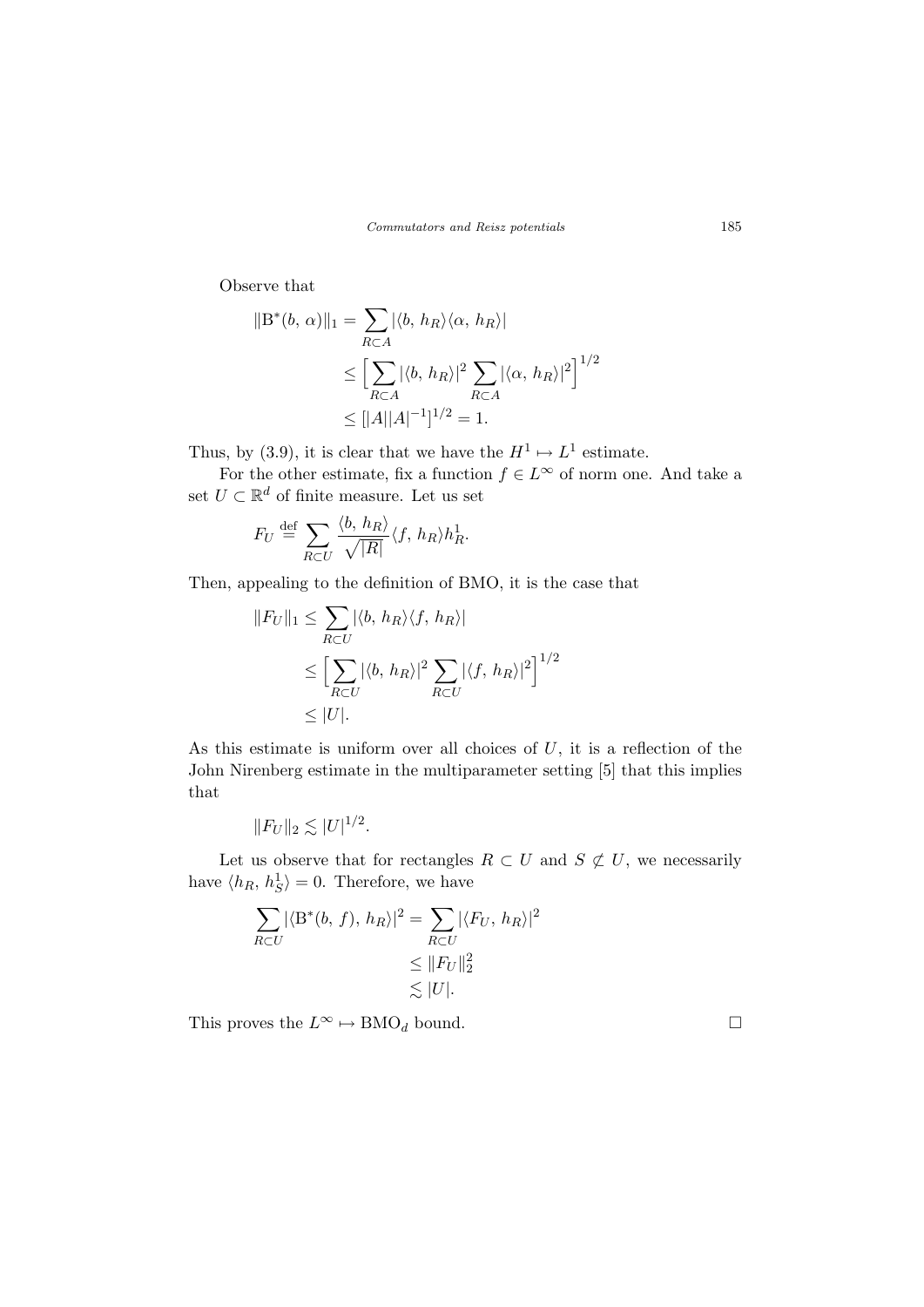### 3.2. A secondary result on paraproducts

For the proof of our main theorem, an estimate on certain paraproducts is needed. These paraproducts are of a secondary nature. In particular, we can give an upper bound on their norm that is strictly smaller, in general, than the  $BMO<sub>d</sub>$  norm. The paraproducts are easiest to define in terms of tensor products of operators. Let  $\mathbb B$  and  $\mathbb D$  be a partition of the coordinates  $\{1, \ldots, d\}$ , and define

$$
\mathcal{E}_{\mathbb{B}}(b,\,\cdot\,) \stackrel{\text{def}}{=} \underset{j\in\mathbb{B}}{\otimes} \mathcal{B}_j(b,\,\cdot\,) \underset{j\in\mathbb{D}}{\otimes} \mathcal{D}_{v(j),j}(b,\,\cdot) \tag{3.10}
$$

Here,  $v(j)$  is a non negative integer, and  $D_{v(j),j}$  is the operator  $D_{v(j)}$  as defined in  $(2.10)$  acting in the *j*th coordinate.

### **Proposition 3.11** The paraproducts  $E_{\mathbb{B}}$  admit the bound

$$
\|\mathcal{E}_{\mathbb{B}}(b,\,\cdot\,)\|_{p\to p} \lesssim \begin{cases} \|b\|_{\mathrm{BMO}_{d,\mathbb{B}}} & 1 < p \le 2\\ \|b\|_{\mathrm{BMO}_{d,\mathbb{B}}}^{2/p} & 2 < p < \infty. \end{cases} \tag{3.12}
$$

In this Proposition, the norm  $\|\cdot\|_{\text{BMO}_{d,\mathbb{B}}}$  is defined in terms of collections of rectangles S which are restricted in the following way. Say that  $S$ is of type  $\mathbb B$  if the rectangles in S have a union with finite measure, and for all  $R, R' \in \mathcal{S}$ , and coordinates  $j \notin \mathbb{B}$  we have  $R_j = R'_j$ . Thus, only the coordinates in B are permitted to vary. Then define

$$
||b||_{\text{BMO}_{d,\mathbb{B}}} \stackrel{\text{def}}{=} \sup_{\mathcal{S}} \left[ \left| \bigcup_{R \in \mathcal{S}} R \right|^{-1} \sum_{R \in \mathcal{S}} |\langle f, h_R \rangle|^2 \right]^{1/2} \tag{3.13}
$$

where the supremum is over all collections of rectangles of type  $\mathbb B$ . Clearly, this norm is strictly smaller than that of  $BMO_d$ . And an example of Carleson [3], and published in [15], shows that these norms are essentially smaller than the BMO norm. (The use of norms of these types are illustrated in [22] and [2].)

*Proof.* We proceed to the proof. The case of the cardinality of  $\mathbb B$  is full, that is equal to  $d$ , is contained in Theorem 3.5.

Now assume that the cardinality of  $\mathbb B$  is not full. The  $L^2$  case of  $(3.12)$ follows immediately, as we are forming the tensor product of operators  $D_v$ that act on a family of orthogonal spaces.

We should take care to consider the form of the operator  $E_{\mathbb{B}}(b, f)$ . For a dyadic rectangle R, and coordinate j, let  $R_j = R_j$  if  $j \notin \mathbb{D}$ , and otherwise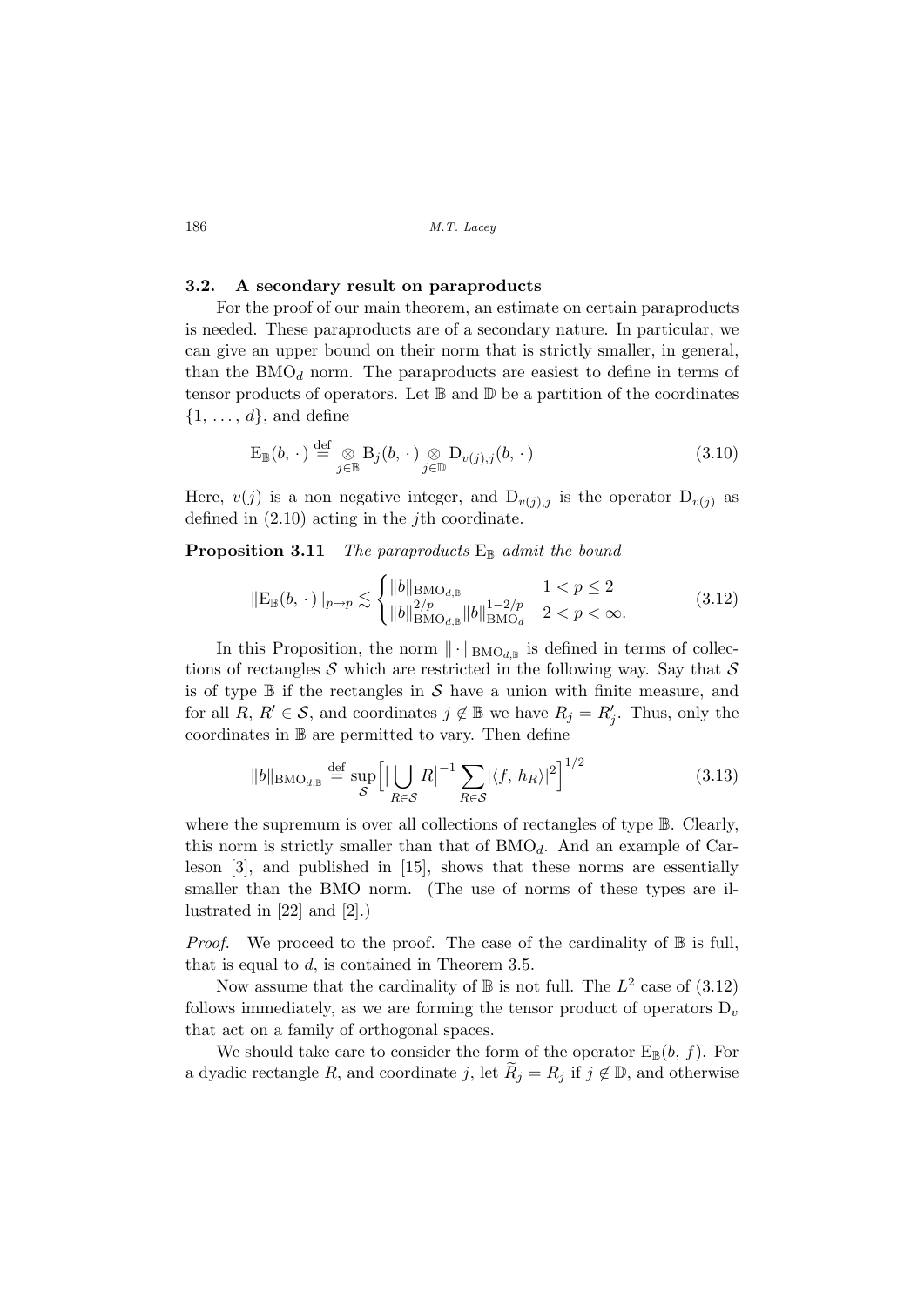take this to be the dyadic interval that contains  $R_j$  and has length  $2^{v(j)}|R_j|$ . Let  $\tilde{R} = \otimes \tilde{R}_j$ . Then, the operator in question is

$$
\mathbf{E}_{\mathbb{B}}(b,\,f)=\sum_{R}\varepsilon_{R}\frac{\langle b,\,h_{R}\rangle}{\sqrt{|\tilde{R}|}}\langle f,\,h_{\tilde{R}}^{\epsilon}\rangle h_{\tilde{R}}^{\epsilon}
$$

Here,  $\epsilon \in \{0, 1\}^d$  is equal to 1 for those coordinates in B, and is zero otherwise, and

$$
h^{\epsilon}_{\widetilde{R}} = \prod_{j=1}^d h^{\epsilon_j}_{\widetilde{R}_j}.
$$

The coefficient  $\varepsilon_R$  is a choice of sign. (To be specific, the value of  $\varepsilon_R$  is the product of the signs  $\text{sgn}h_{\widetilde{R}_j}(R_j)$  over those  $j \in \mathbb{D}$  such that  $v(j) > 0$ .)

It is natural to exploit the availible  $L^2$  estimate by establishing the boundedness of  $E_{\mathbb{B}}$  as a map from  $H^1 \mapsto H^1$ . Recall the definition of an  $H^1$ atom in (3.8) and (3.9)

Since  $R \subset \widetilde{R}$ , it is clear that E<sub>B</sub> applied to an atom has the same Haar support. And by the  $L^2$  bound,

$$
\|E_{\mathbb{B}}\alpha\|_2 \lesssim \|b\|_{BMO_{d,\mathbb{B}}} |A|^{-1/2}
$$

This proves the bound at  $H^1$ . And by interpolation, we deduce the result for  $1 < p < 2$ .

At the other endpoint, we prove that

 $\|\mathcal{E}_{\mathbb{B}}(b, \cdot)\|_{L^{\infty}\mapsto \text{BMO}_{d}} \lesssim \|b\|_{\text{BMO}_{d}}$ 

Indeed, take  $f \in L^{\infty}$  of norm one, and a set  $U \subset \mathbb{R}^d$  of finite measure. Then,

$$
\sum_{\widetilde{R}\subset U}|\langle b,\,h_R\rangle|^2\frac{|\langle f,\,h_{\widetilde{R}}^\varepsilon\rangle|^2}{|\widetilde{R}|}\leq\|f\|_\infty^2\sum_{\widetilde{R}\subset U}|\langle b,\,h_R\rangle|^2\leq\|f\|_\infty^2\|b\|_{\mathrm{BMO}_d}^2
$$

This proves the inequality at  $L^{\infty}$ , and interpolation will prove the bound for  $2 < p < \infty$ .

### 3.3. The proof of Theorem 3.1

The same proof strategy as in one dimension is used. We expand the commutator as a double sum over Haar functions. In so doing, we use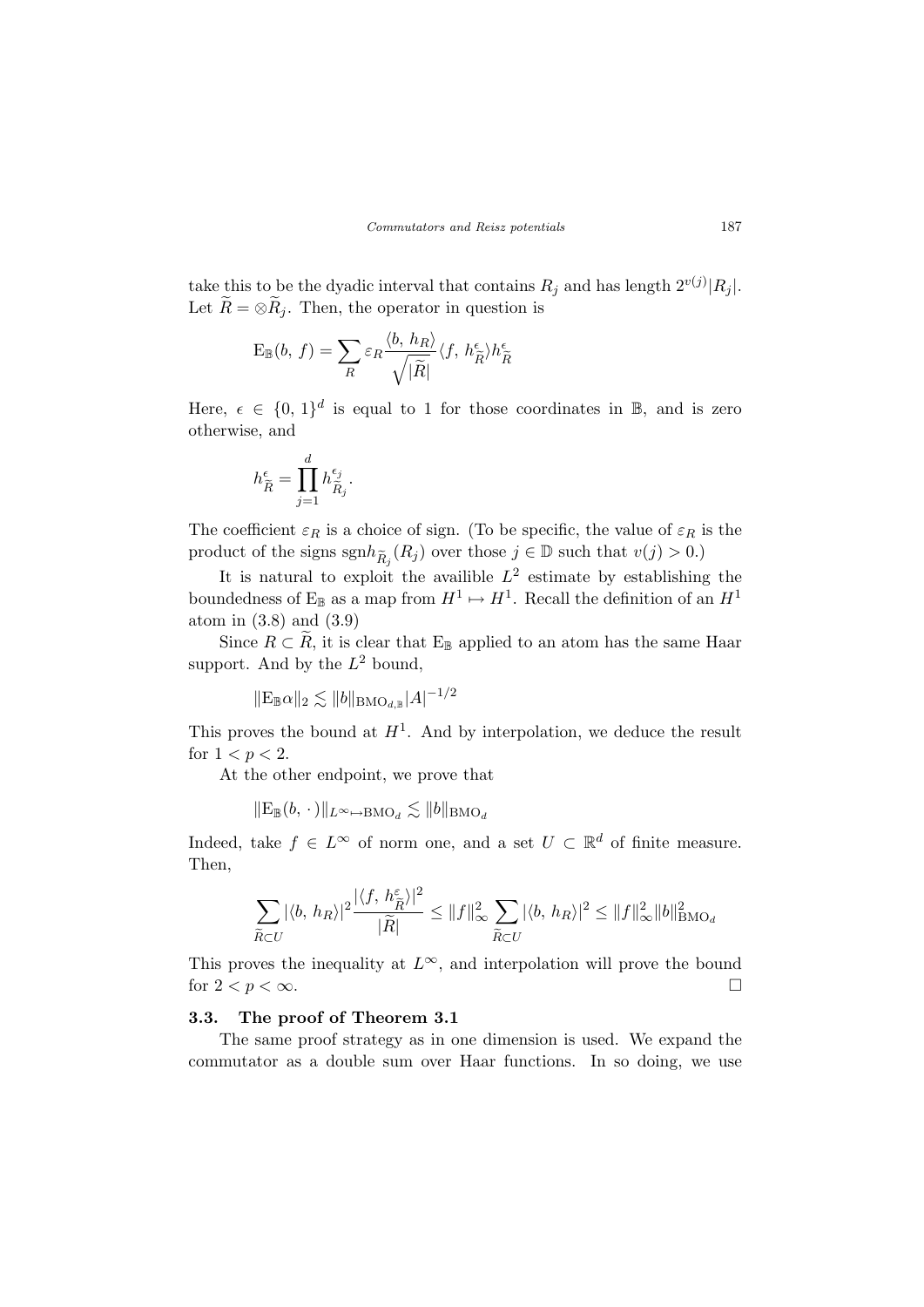$(2.19)$ . Observe that for two rectangles R and S, we have

$$
[\dots[\mathbf{M}_{h_R}, \mathbf{I}_{\alpha,1}], \dots, \mathbf{I}_{\alpha,d}] h_S = \prod_{j=1}^d [\mathbf{M}_{h_{R_j}}, \mathbf{I}_{\alpha_j}] h_{S_j}
$$
  
= 0

if for any coordinate j we have  $S_j \subsetneq R_j$ . Assuming that this is not the case, we see that one of two terms can arise in each coordinate, depending upon  $S_j = R_j$  or  $R_j \subsetneq S_j$ , as described in (2.19). In this way, we expand the commutator as sum of paraproduct operators.

These operators are as in (3.10):

$$
2^{-v(1-\alpha)} \mathcal{E}_{\mathbb{B}}(b, \cdot) \circ \otimes_{j=1}^{d} \mathcal{I}_{\alpha_j, j}, \quad 2^{-v(1-\alpha)} \otimes_{j=1}^{d} \mathcal{I}_{\alpha_j, j} \circ \mathcal{E}_{\mathbb{B}}(b, \cdot). \tag{3.14}
$$

We permit the subset  $\mathbb{B} \subset \{1, \ldots, d\}$  to vary over all possible subsets. Associated to the complementary set  $\mathbb{D} = \{1, \ldots, d\} - \mathbb{B}$  is a vector  $v =$ Associated to the complements<br> $\{v(j)\}\in\mathbb{N}^{\mathbb{D}}$ , and we set  $v=\sum$  $_{j\in\mathbb{D}}v(j).$ 

According to Proposition 3.11 and the obvious bound on the Reisz potential, each of these terms has  $L^p \mapsto L^q$  norm of at most  $2^{-v(1-\alpha)} \|b\|_{\text{BMO}_{d}}$ . And these estimates are summable over all choices of  $\mathbb{B}$ ,  $\mathbb{D}$ , and choices of integers  $\{v(j): j \in \mathbb{D}\}\.$  This completes the proof of the upper bound.

### 3.4. Concerning lower bounds on the commutator norm

In the one parameter case, to provide a lower bound on the norm of the paraproduct  $B(b, \cdot)$ , as defined in (2.5), it suffices to test it against an indicator of a dyadic interval. Moreover, one trivially has

 $||B(b, I_{\alpha} 1_J)||_q \gtrsim c_{\alpha} |J|^{1-\alpha} ||B(b, 1_J)||_q.$ 

In higher parameters, the situation is far less obvious. We can establish

Proposition 3.15 We have the inequality

$$
\|[\ldots [\mathrm{M}_b, \mathrm{I}_{\alpha,1}], \ldots, \mathrm{I}_{\alpha,d}] \|_{p \to q} \gtrsim \sup_{S} \Big[ |S|^{-1} \sum_{R \subset S} |\langle b, h_R \rangle|^2 \Big]^{1/2}.
$$

Here, the supremum is formed over all dyadic rectangles S.

We omit the proof, which depends upon an iteration of the argument that lead to (2.20).

This norm sometimes referred to as "rectangular BMO," denoted as  $\|\cdot\|_{\text{BMO}(\text{rec})}$ . But as is well known, this norm is essentially smaller than the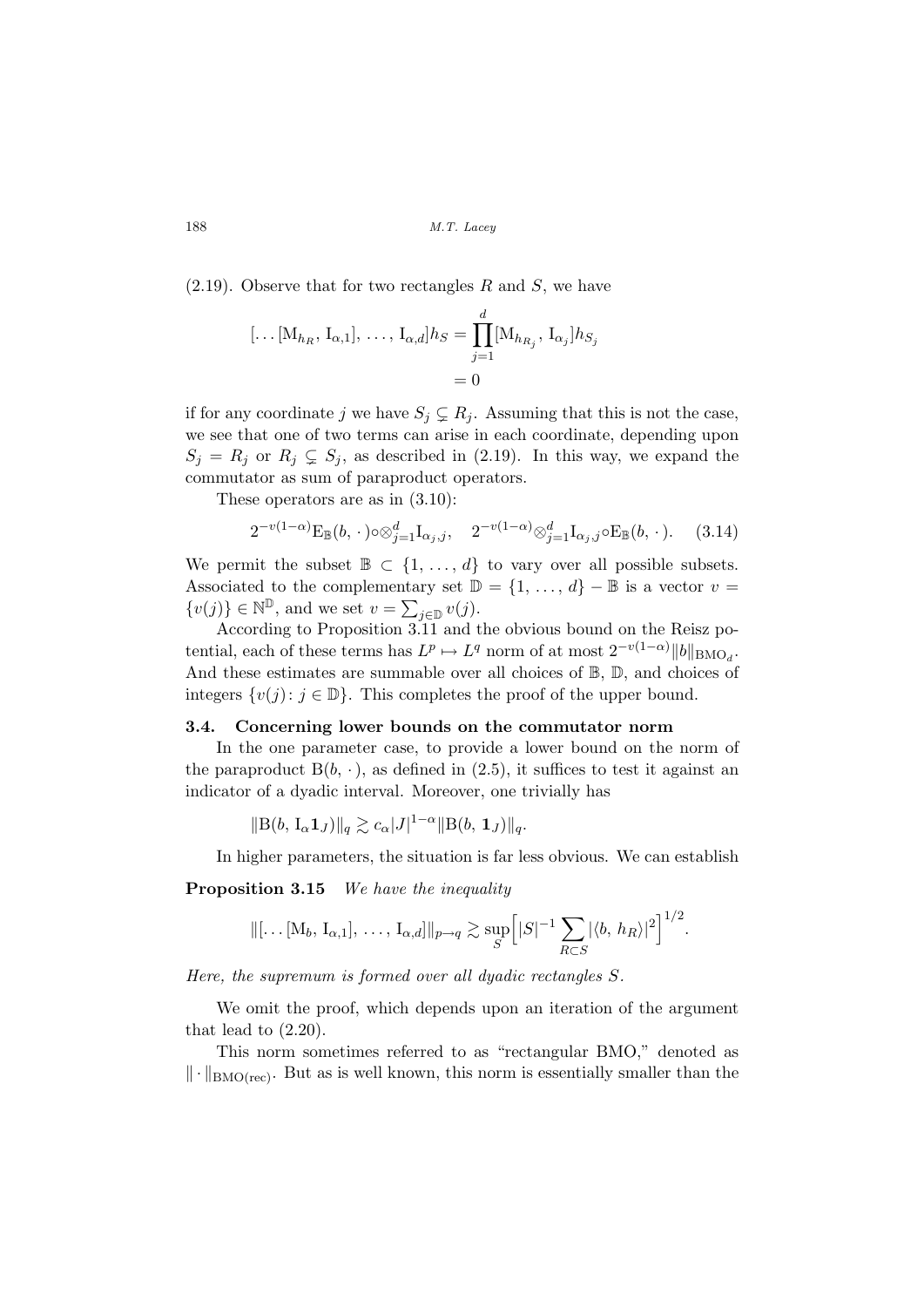BMO norm, and so this proposition is not enough to prove the complete analog of Chanillo's theorem.

Continuing this line of thought, in two dimensions (and only two dimensions), it is easy to see that we have

$$
||b||_{\mathrm{BMO}(\mathrm{rec})}=\sup_{\mathbb{B}=\{1\},\{2\}}||b||_{\mathrm{BMO}_{2,\mathbb{B}}}
$$

From this, our expansion of the commutator, and Proposition 3.11, we see that we have the estimate

$$
\begin{aligned}\n\|[[\mathbf{M}_b, \mathbf{I}_{\alpha_1,1}], \mathbf{I}_{\alpha_2,2}]\|_{p\to q} &\geq \\
\max(\|b\|_{\mathrm{BMO}(\mathrm{rec})}^{\varepsilon(\alpha,p)}, \|B(b,\,\cdot\,)\circ\mathbf{I}_{\alpha_1,1}\otimes\mathbf{I}_{\alpha_2,2} + \mathbf{I}_{\alpha_1,1}\otimes\mathbf{I}_{\alpha_2,2}\circ B(b,\,\cdot\,)\|_{p\to q})\n\end{aligned}
$$

Here,  $\varepsilon(\alpha, p)$  is a positive exponent. It is natural to then assume that the rectangular norm is small, and argue that the other norm is big, but there is a problem with continuing this line of thought.

To provide a lower bound on the norms of the paraproducts  $B(b, \cdot)$  as defined in (3.4), we need to apply this operator to  $\mathbf{1}_U$ , for arbitrary sets  $U \subset \mathbb{R}^d$  of finite measure. We would then like for an inequality of this form to be true:

$$
\|\mathbf{I}_{\alpha_1,1}\circ\cdots\circ\mathbf{I}_{\alpha_d,d}\mathbf{1}_U\|_q \gtrsim |U|^{1/p}, \quad U \subset \mathbb{R}^d.
$$

This holds for U a rectangle, but not in general. Indeed, consider  $U =$  $\bigcup_{n=1}^{n} R_n$ , where  $R_n$  are rectangles that are of the same dimension, but very widely seperated. So seperated that we can estimate

$$
\begin{aligned} \|\mathbf{I}_{\alpha_1,1} \circ \cdots \circ \mathbf{I}_{\alpha_d,d} \mathbf{1}_U\|_q &\cong \left[\sum_{n=1}^N \|\mathbf{I}_{\alpha_1,1} \circ \cdots \circ \mathbf{I}_{\alpha_d,d} \mathbf{1}_{R_n}\|_q^q\right]^{1/q} \\ &\cong N^{1/q} |R|^{1/p} \\ &\cong N^{1/q-1/p} |U|^{1/p} .\end{aligned}
$$

Since  $1 < p < q < \infty$ , this last term is substantially smaller than  $|U|^{1/p}$  for N large.

Acknowledgment We thank the referee for a careful reading of the manuscript.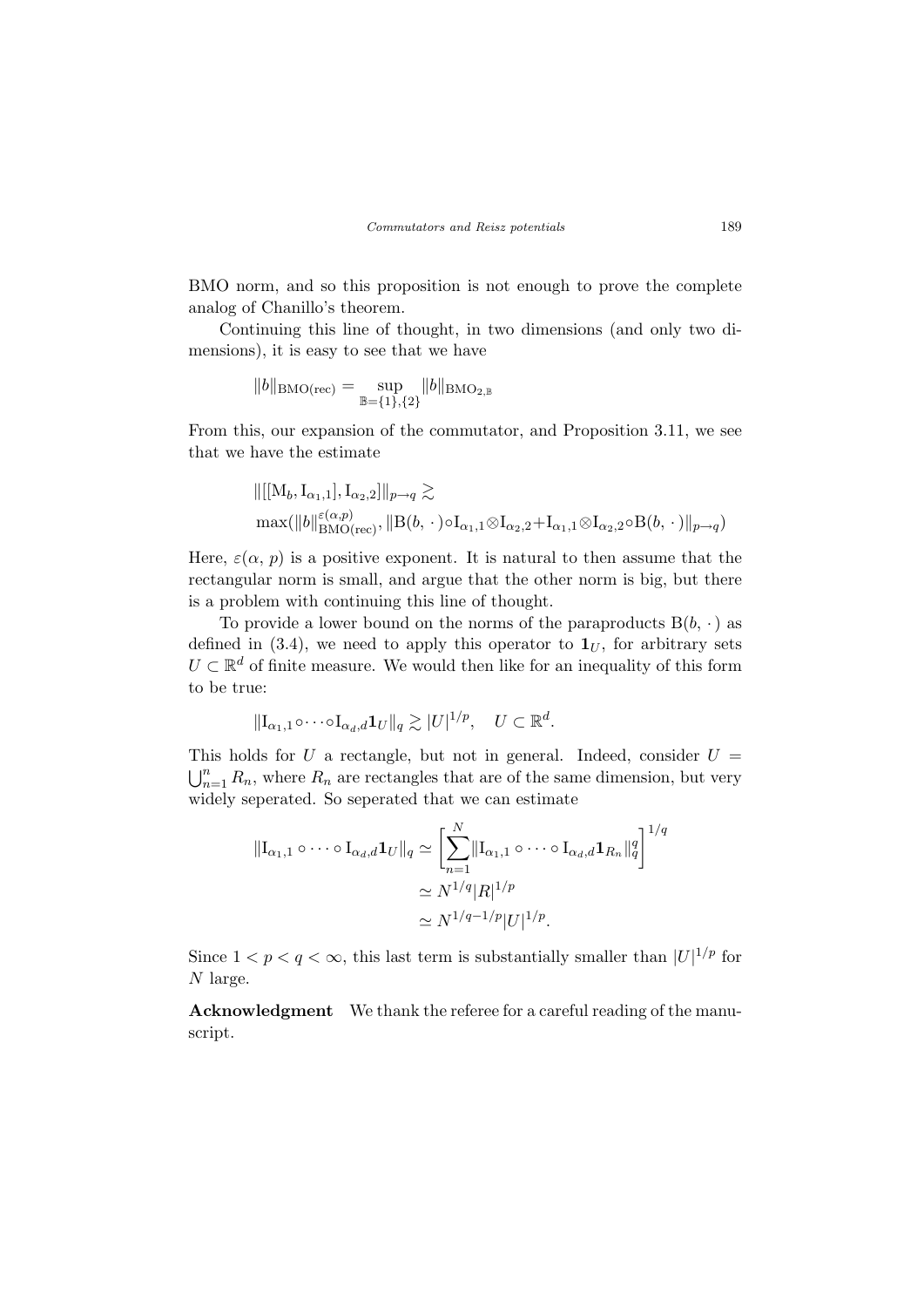#### References

- [1] Auschqueer P., Hofmann S., Muscalu C., Tao T. and Thiele C., *Carleson measures*, trees, extrapolation, and  $T(b)$  theorems. Publ. Mat. (2) 46 (2002), 257-325.
- [2] Cabrelli C., Lacey M.T., Molter U. and Pipher J.C., Variations on the theme of  $Journali$ 's lemma. Houston J. Math. (3) 32 (2006), 833–861.
- [3] Carleson L., A counterexample for measures bounded on  $H<sup>p</sup>$  spaces for the bidisk. Mittag-Leffler Rep. no. 7, Inst. Mittag-Leffler, 1974.
- [4] Sun-Yung A, C. and Fefferman R., Some recent developments in Fourier analysis and  $H^p$ -theory on product domains. Bull. Amer. Math. Soc. (N.S.). (1) 12 (1985), 1–43.
- [5] Sun-Yung A, C. and Fefferman R., A continuous version of duality of  $H^1$  with BMO on the bidisc. Ann. of Math. (1) 112 (1980), 179–201.
- [6] Chanillo S., A note on commutators. Indiana Univ. Math. J. (1) **31** (1982), 7–16.
- [7] Coifman R.R. and Meyer Y., On commutators of singular integrals and bilinear singular integrals. Trans. Amer. Math. Soc. 212 (1975), 315–331.
- [8] Coifman R.R. and Meyer Y., Commutateurs d'intégrales singulières et opérateurs  $multilinéaires.$  Ann. Inst. Fourier (Grenoble),  $(3)$  28 (1978), 177–202 (French, with English summary).
- [9] Coifman R.R. and Meyer Y., Au delà des opérateurs pseudo-différentiels. Astérisque vol. 57, Société Mathématique de France, Paris, 1978 (French).
- [10] Coifman R.R., Rochberg R. and Weiss G., Factorization theorems for Hardy spaces in several variables. Ann. of Math. (3) 103 (1976), 611–635.
- [11] Cruz-Uribe D. and Fiorenza A., Endpoint estimates and weighted norm inequalities for commutators of fractional integrals. Publ. Mat.  $(1)$  47  $(2003)$ , 103-131.
- [12] David G. and Journé J.-L., A boundedness criterion for generalized Calderón-Zygmund operators. Ann. of Math. (2) 120 (1984), 371–397.
- [13] Ding Y., Lu S. and Zhang P., Weak estimates for commutators of fractional integral operators. Sci. China Ser. A (7) 44 (2001), 877–888.
- [14] Duong X.T. and Yan L.X., On commutators of fractional integrals. Proc. Amer. Math. Soc. (12) 132 (2004), 3549–3557 (electronic).
- [15] Fefferman R., Harmonic analysis on product spaces. Ann. of Math. (1) 126 (1987), 109–130.
- [16] Fefferman R., A note on Carleson measures in product spaces. Proc. Amer. Math. Soc. (3) 93 (1985), 509–511.
- [17] Fefferman R., Bounded mean oscillation on the polydisk. Ann. of Math. (2) 110 (1979), 395–406.
- [18] Ferguson S.H. and Lacey M.T., A characterization of product BMO by commutators. Acta Math. (2) 189 (2002), 143–160.
- [19] Janson S., Mean oscillation and commutators of singular integral operators. Ark. Mat. (2) 16 (1978), 263–270.
- [20] Journé J.-L., Calderón-Zygmund operators on product spaces. Rev. Mat. Iberoamericana (3) 1 (1985), 55–91.